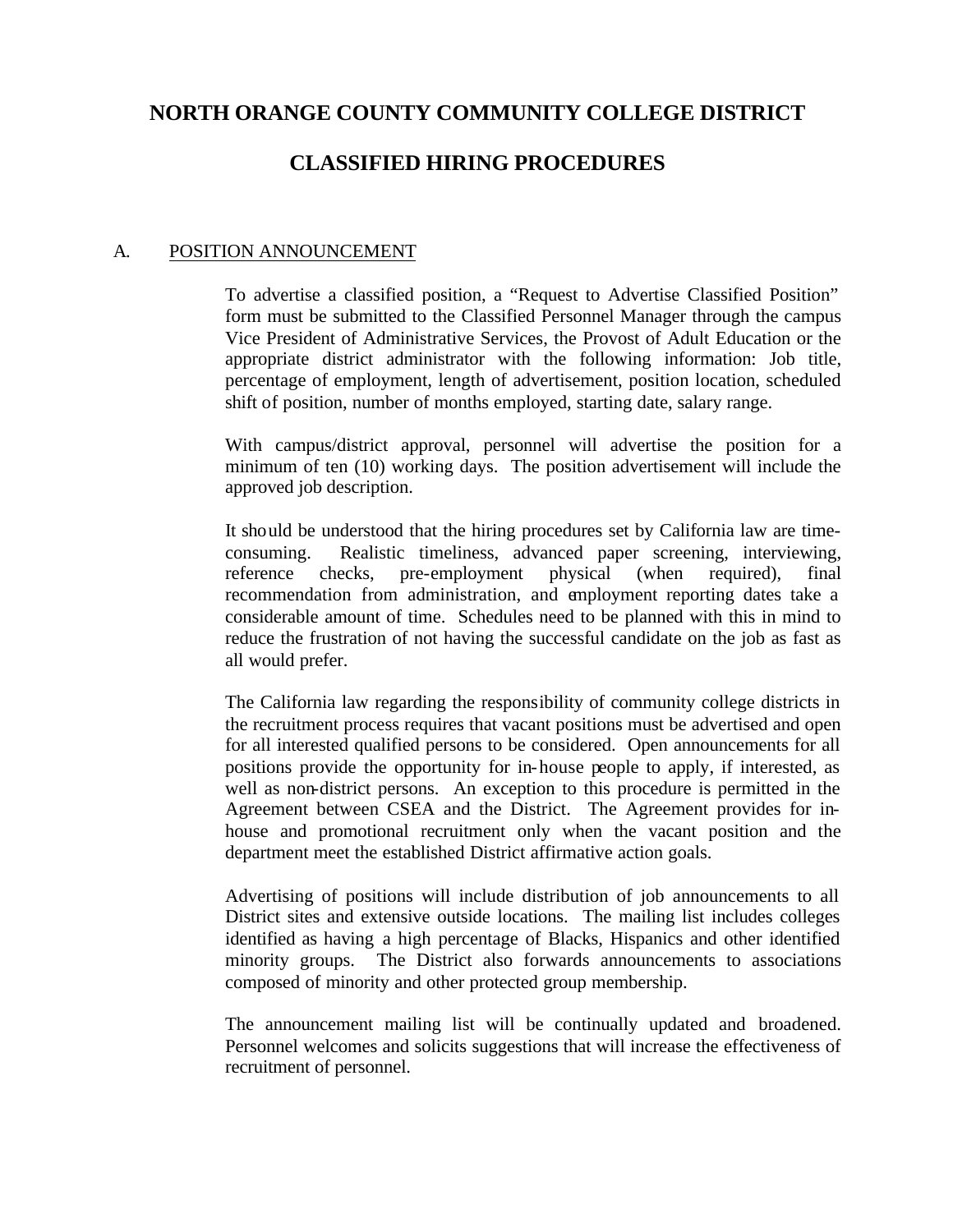## B. APPLICATIONS

Applications are to be received from all candidates for each classified position. All applicants must be processed through the Personnel Office. This procedure is in compliance with the District Affirmative Action Plan, and permits the Personnel Office to enter the applicant records into the applicant tracking system.

Applications will be mailed to the designated administrator after the deadline date for receipt of applications.

## C. SELECTION/INTERVIEW PROCEDURES

District/Campus Affirmative Action Officers and the District Director of Personnel Services are responsible for administering and monitoring classified selection and interview procedures.

#### SELECTION OF SELECTION/INTERVIEW TEAM:

A selection/interview team of three (3) or five (5) persons will be utilized for paper screening and interviewing all classified positions.

The hiring administrator will chair the selection/interview team and serve as one of the members.

The additional members will be selected by the hiring administrator based on their involvement with the vacant position and their expertise in recommending a qualified candidate. Whenever possible, the team should be representative of ethnic groups, gender, certificated and classified employees. If necessary, an uncompensated expert who is not an employee of the district may serve on the team.

#### PAPER SCREENING APPLICATIONS:

Before the selection/interview team screens the applications, the team chairperson should be positive that the articles identifying affirmative action information as to race, sex, age, etc. are removed from all applications. It is appropriate to convene the team for preliminary meeting(s) prior to the time the posting period ends. This is helpful in speeding up the selection process.

An "Applicant Evaluation Screening Form" will be used by each team member to paper screen and rate each candidate. Applications/resumes will be screened on the basis of job-related criteria. Some of the factors to be included are professional competence, experience and skill, and technical knowledge as it relates to the position.

The completed screening forms must be sent to the Personnel Office to become part of the permanent interview records.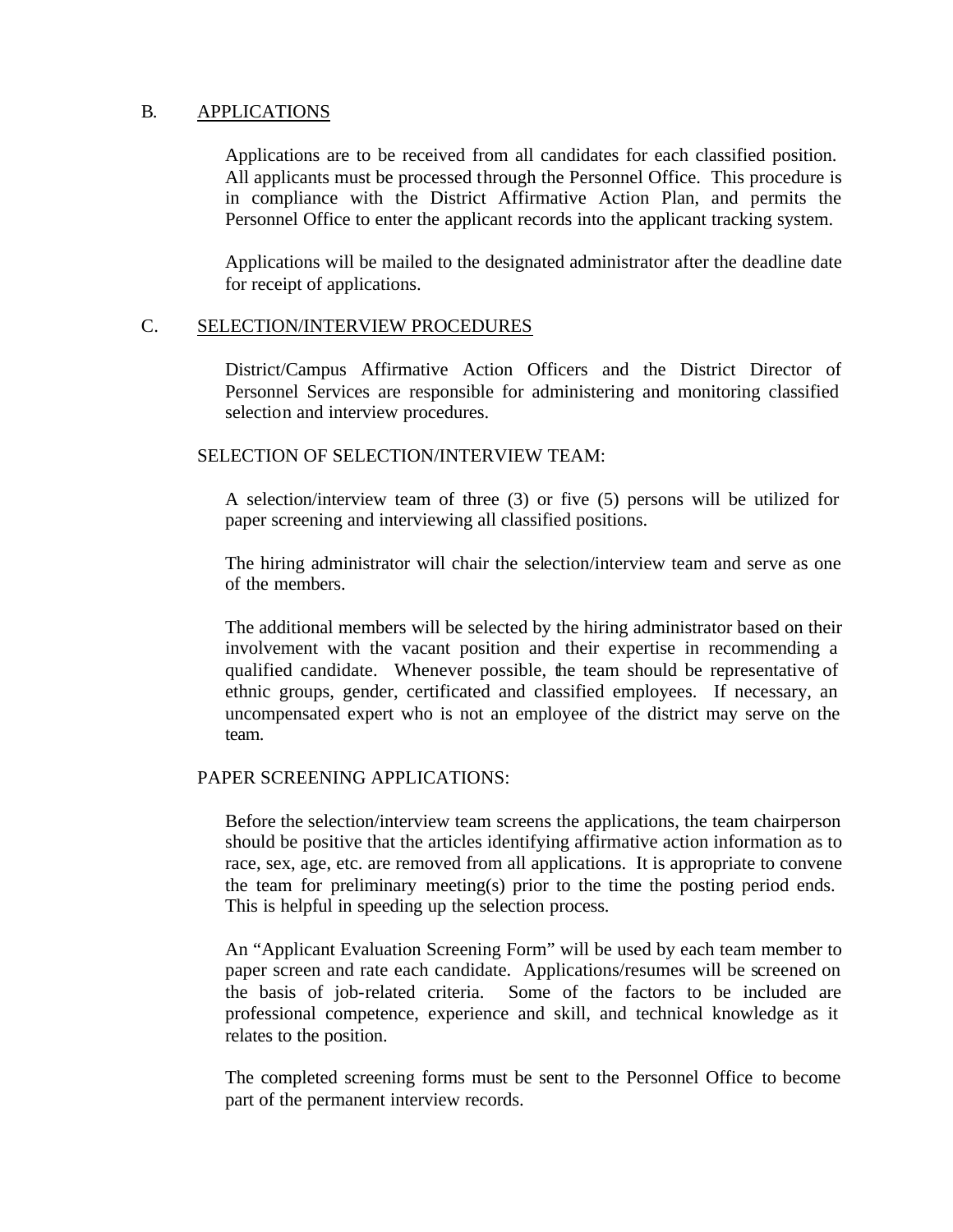In coordination with the District/Campus Affirmative Action Officers, the hiring administrator will review the affirmative action impact that paper screening has on the applicant pool. During the initial stages after receiving the applications or after the paper screening, if it is determined that the applicant pool is insufficient, lacks qualified applicants or is not sufficiently diverse, the position may be advertised for an additional period.

#### INTERVIEW QUESTIONS:

Generally, the hiring administrator, with assistance from the interview team, is responsible for preparing the questions to be used in the interview. Careful consideration must be given to the questions to avoid questions which may have a discriminatory impact and are prohibitive by Federal and State law.

The questions must be job-related, based on the job description, and asked uniformly of each candidate. Careful control must be maintained by the team chairperson to guarantee that interviewers seek uniform information without expanding the scope of the questions to some candidates.

The selection/interview team will meet prior to the interviews to review and/or prepare the questions to be asked and understand the acceptable answers. These questions must be written on the "Interview Evaluation Form" prior to the interviews.

Another acceptable method for questioning candidates is to provide the written questions to the candidate up to an hour before the interview. With this method, the candidate is allowed to address each question in the order he/she prefers. This system can be a benefit in identifying the candidates strengths and weaknesses when the interview team observes the order and depth in which the candidate chooses to answer the questions.

In addition, it may be desirable in the selection for some positions to have a written segment in the interview procedures. Candidates will be asked to answer question(s) and respond in writing. This, if used, does not replace the interview, it is simply an addition to the interview.

For some positions, it is desirable, but not required, to prepare an application packet consisting of information about the position, the District, the respective colleges, the community and other information of interest to the candidates. This information should be mailed to the candidate prior to the interviews.

#### INTERVIEWS:

In order to have team participation, it is suggested that certain interview questions be assigned to respective members of the interview team. During the interview, the interviewers are to rate each question as they are answered and notate written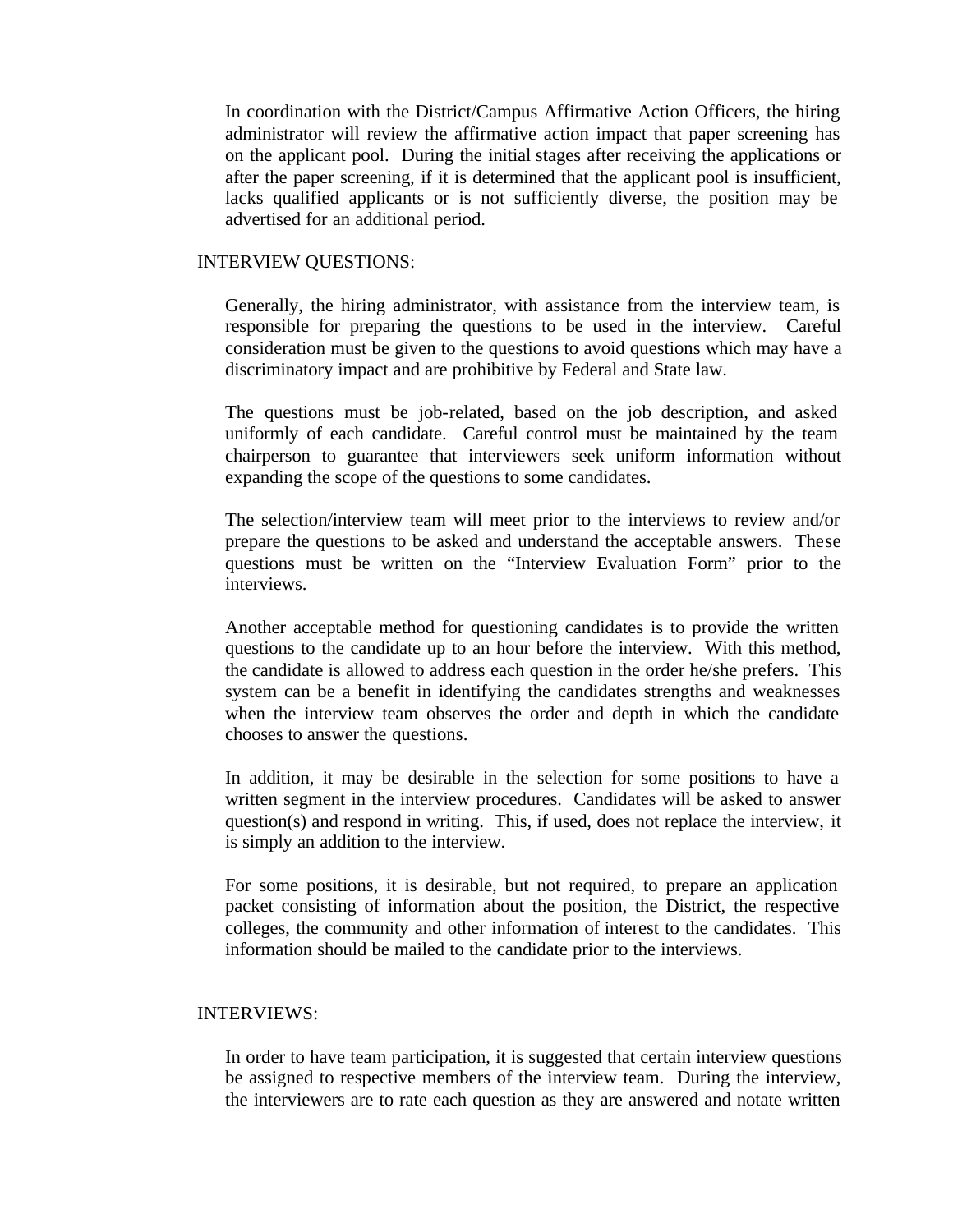comments on the "Interview Evaluation Form." Each member of the team will sign and date the evaluation form.

The selection/interview team is an advisory group. The interview proceedings are to be kept in strict confidence. The team must use the same members throughout the interview process. In an emergency situation, if one member is unable to continue in a five-member team, the process may continue with four members. In this same situation with a three-member team, a substitute may be used. If a substitute is used, the interview team will thoroughly review all completed interviews with the substitute.

After the interviews, the team members will review their individually assigned points with the entire team. An individual team member may change assigned points after hearing the discussion of the other team members.

With all team members present, the team member's points will be tallied to provide a grand total of points for each candidate. The results of the grand totals will identify the top three (3) candidates (up to five (5) candidates if the points are close) to become the pool for selection by the hiring administrator and campus/district chief executive officer. The results of the selection/interview team's recommendations for top candidates are to be submitted to the Vice President of Administrative Services, Provost of Adult Education or appropriate district administrators for review and recommendation.

If there is reason for the hiring administrator and campus/district chief executive officer to reject the top candidates and readvertise, the candidates who were screened into the interview process are to remain in the pool, unless a candidate(s) wishes to withdraw.

Whenever a candidate requests to withdraw from the selection pool, it must be in writing and included in the files at the District Personnel Office.

The hiring administrator and campus/district chief executive officer may conduct follow-up interviews of the top candidates that were presented by the selection/interview team.

#### PERSONNEL RECORDS:

All applications, paper screening and interview evaluation forms, and other information on candidates become part of the permanent interview records and will remain on file at the District Personnel Office for the period of time required by law.

#### LETTERS TO UNSUCCESSFUL CANDIDATES:

The hiring administrator is to notify the Classified Personnel Manager when the candidates have been paper screened for interviews. The administrator will provide the Personnel Office with a list of unsuccessful candidates. After